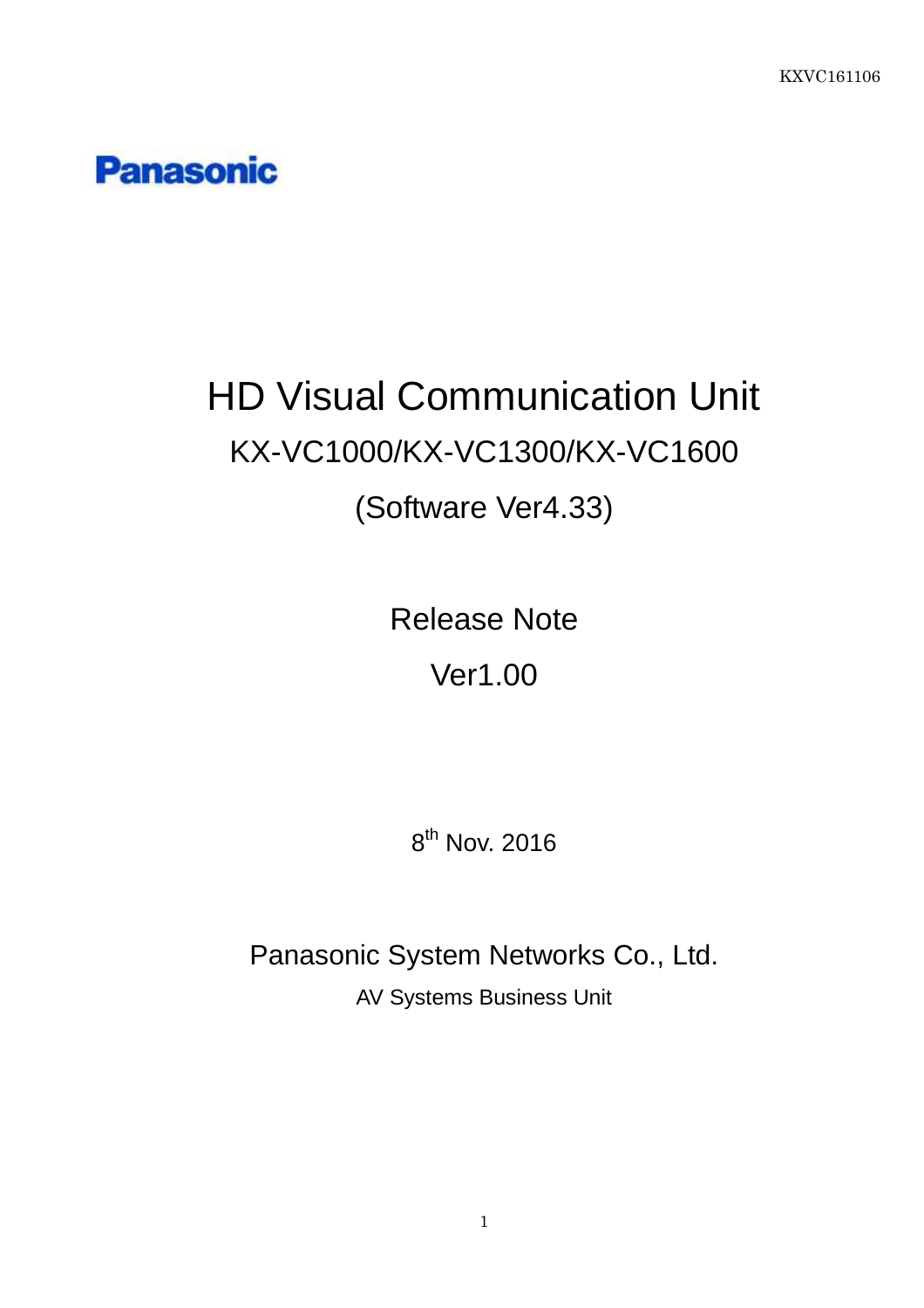#### Table of Contents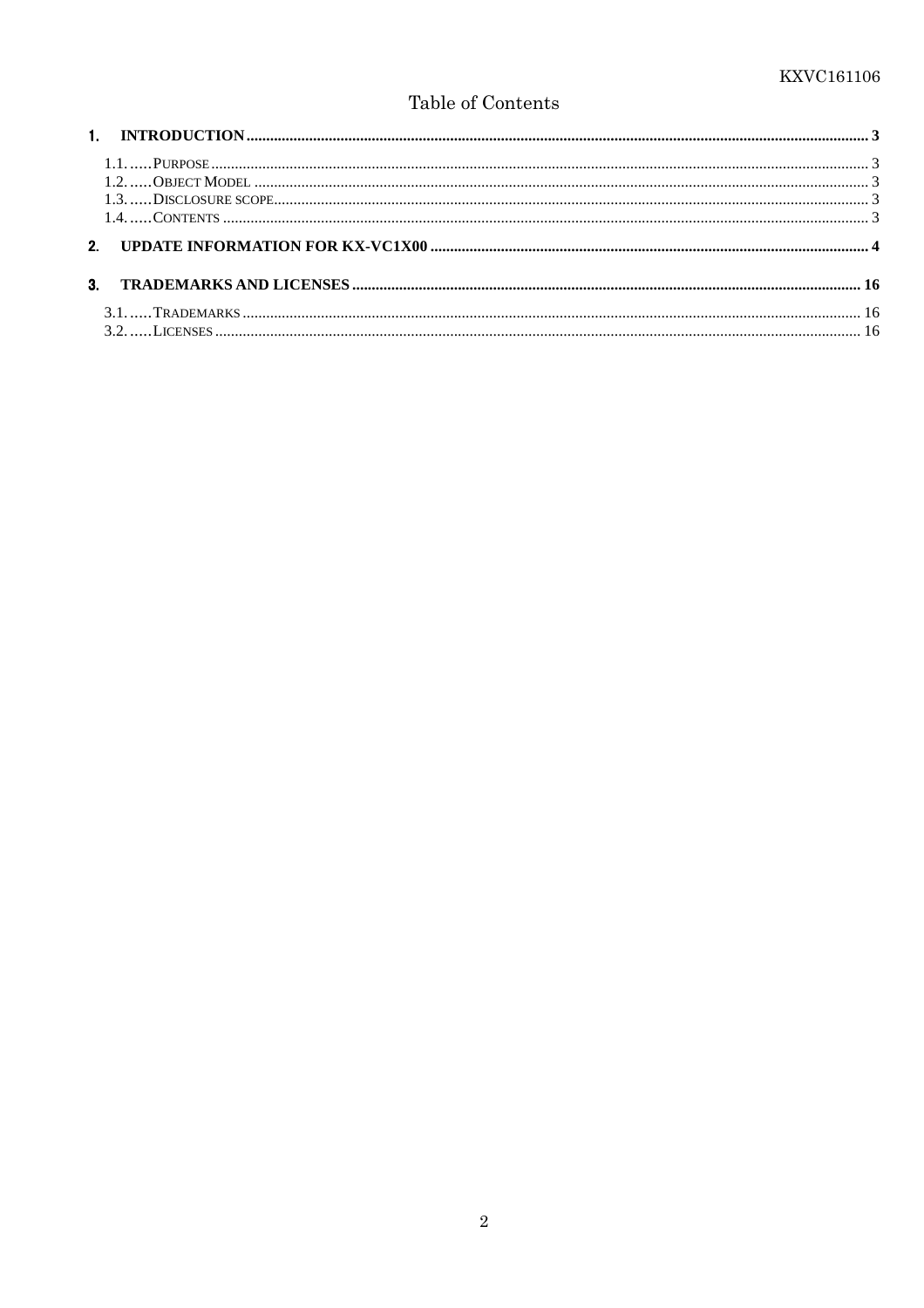## 1. Introduction

### **1.1. Purpose**

This release note mentions about software version 4.33 for HD visual communication unit (Referred to as "HDVC" hereinafter) KX-VC1000/1300/1600.

HD Visual Communication Mobile is abbreviated as HDVC Mobile hereafter.

### **1.2. Object Model**

Object models for this release note are as follows.

| Model                                               | Note |
|-----------------------------------------------------|------|
| $\overline{\text{KX-VC1000}(\text{SX},\text{CH})}$  |      |
| $\overline{KX\text{-}VC1300(A, SX, CH)}$            |      |
| $\overline{\text{KX-VC}}$ 1600 $\text{(A, SX, CH)}$ |      |

※Ver4.33 does not support KX-VC500, KX-VC300 nor KX-VC600.

### **1.3. Disclosure scope**

Disclosure scope is for end user, the sales companies, SIer and dealers which are in charge of system up, setting and maintenance.

### **1.4. Contents**

This release note mentioned as follows.

- ・Update information for Ver4.33
- ・Update information for previous versions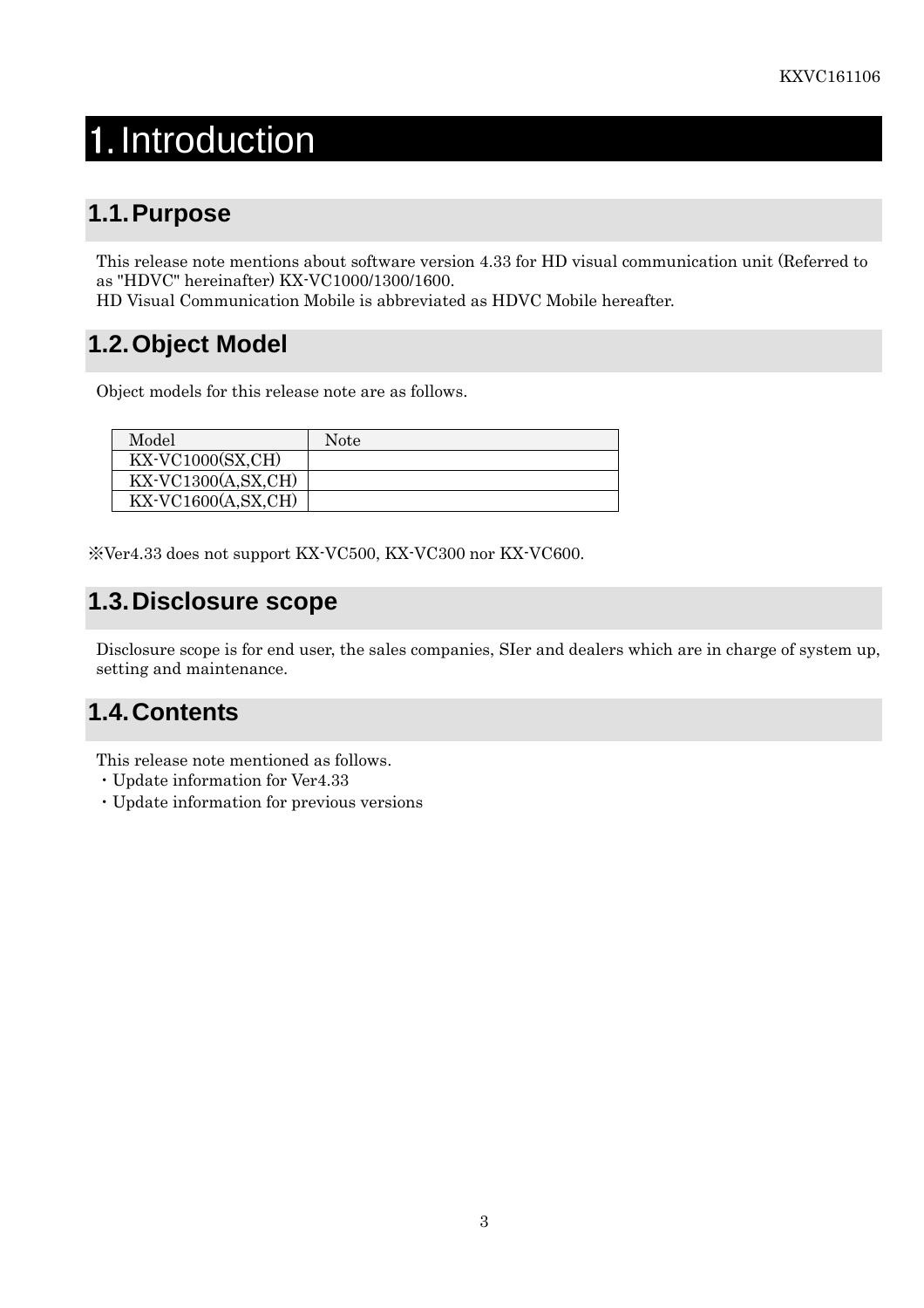## 2. Update information for KX-VC1x00

Regarding software Ver.4.33, the following list shows the new function and update information comparing to software Ver. 4.30.

|                                |                                                                                                                                                                                                                                                                                                                                                                                                                                                     |                                                                                                                                                                                                                                                                                                                                                   |               | Object Model |              |
|--------------------------------|-----------------------------------------------------------------------------------------------------------------------------------------------------------------------------------------------------------------------------------------------------------------------------------------------------------------------------------------------------------------------------------------------------------------------------------------------------|---------------------------------------------------------------------------------------------------------------------------------------------------------------------------------------------------------------------------------------------------------------------------------------------------------------------------------------------------|---------------|--------------|--------------|
| Item                           | Function                                                                                                                                                                                                                                                                                                                                                                                                                                            | Function                                                                                                                                                                                                                                                                                                                                          | <b>VC1600</b> | VC1300       | $\rm VC1000$ |
| Improvement<br>of<br>Functions | Improvements                                                                                                                                                                                                                                                                                                                                                                                                                                        | • Support for automatically transition to<br>PC single screen when PC screen<br>sharing is executed at HDVC mobile for<br>Windows by the single stream.                                                                                                                                                                                           | Yes           | Yes          | Yes          |
|                                | • Improvement of behavior that the<br>setting is reflected on the operation if<br>the setting of "Echo Canceller" of<br>"Audio I/O" menu is set to "OFF".                                                                                                                                                                                                                                                                                           |                                                                                                                                                                                                                                                                                                                                                   | Yes           | Yes          | Yes          |
|                                | • Improvement of behavior that the<br>LAYOUT button<br>does not become<br>effective if the setting of "Video output"<br>is set to "HDMI1" and the setting of<br>"Layout 1" is set to below.<br>"Content / Camera (PwithP)"<br>"Content / Camera (SideBySide)"<br>Improvement of behavior that the<br>video is not output when HDVC<br>returns from screen stand-by if<br>HDVC is connected to the old model<br>of monitor that supports only 1080i. | Yes                                                                                                                                                                                                                                                                                                                                               | Yes           | Yes          |              |
|                                |                                                                                                                                                                                                                                                                                                                                                                                                                                                     | Yes                                                                                                                                                                                                                                                                                                                                               | Yes           | Yes          |              |
|                                |                                                                                                                                                                                                                                                                                                                                                                                                                                                     | Improvement of behavior that the<br>$\bullet$<br>video of HMDI3 becomes abnormal if<br>HDMI1 or HMDI2 of HDVC<br>is<br>connected to the old model<br>of<br>monitor that supports only 1080i<br>and "Output of HMDI3" is set to the<br>corresponding HDMI terminal                                                                                 | Yes           | N/A          | N/A          |
|                                |                                                                                                                                                                                                                                                                                                                                                                                                                                                     | • Improvement of following behavior that<br>rarely occurs.<br>The bandwidth is reduced and the<br>disturbance of the video continues in<br>the case of dual stream transmission.                                                                                                                                                                  | Yes           | Yes          | Yes          |
|                                |                                                                                                                                                                                                                                                                                                                                                                                                                                                     | • Improved to be able to reduce the time<br>until the bandwidth returns back after<br>the packet loss due to network occurs.                                                                                                                                                                                                                      | Yes           | Yes          | Yes          |
|                                | Enhanced<br>connectivity with<br>other companies                                                                                                                                                                                                                                                                                                                                                                                                    | • Improved to be able to communicate<br>with the following endponts using SIP.<br>Polycom : Group300/500(4.3.0, 5.1.2)<br>HDX7000/8000(3.1.6, 3.1.10)<br>CISCO: C20/60(7.3.2, 7.3.5)<br>CISCO : SX20(8.1.0)<br>SONY : XG77s/100s(1.42, 1.51),<br>XG80/XA80/XG55(2.45),<br>XC1(1.12, 1.22)<br>Lifesize : $Express 220(5.0.3),$<br>Passport(4.12.0) | Yes           | Yes          | Yes          |

| Yes: Supported, Conditionally: Available by Activation, No: Unsupported (unavailable) |
|---------------------------------------------------------------------------------------|
|---------------------------------------------------------------------------------------|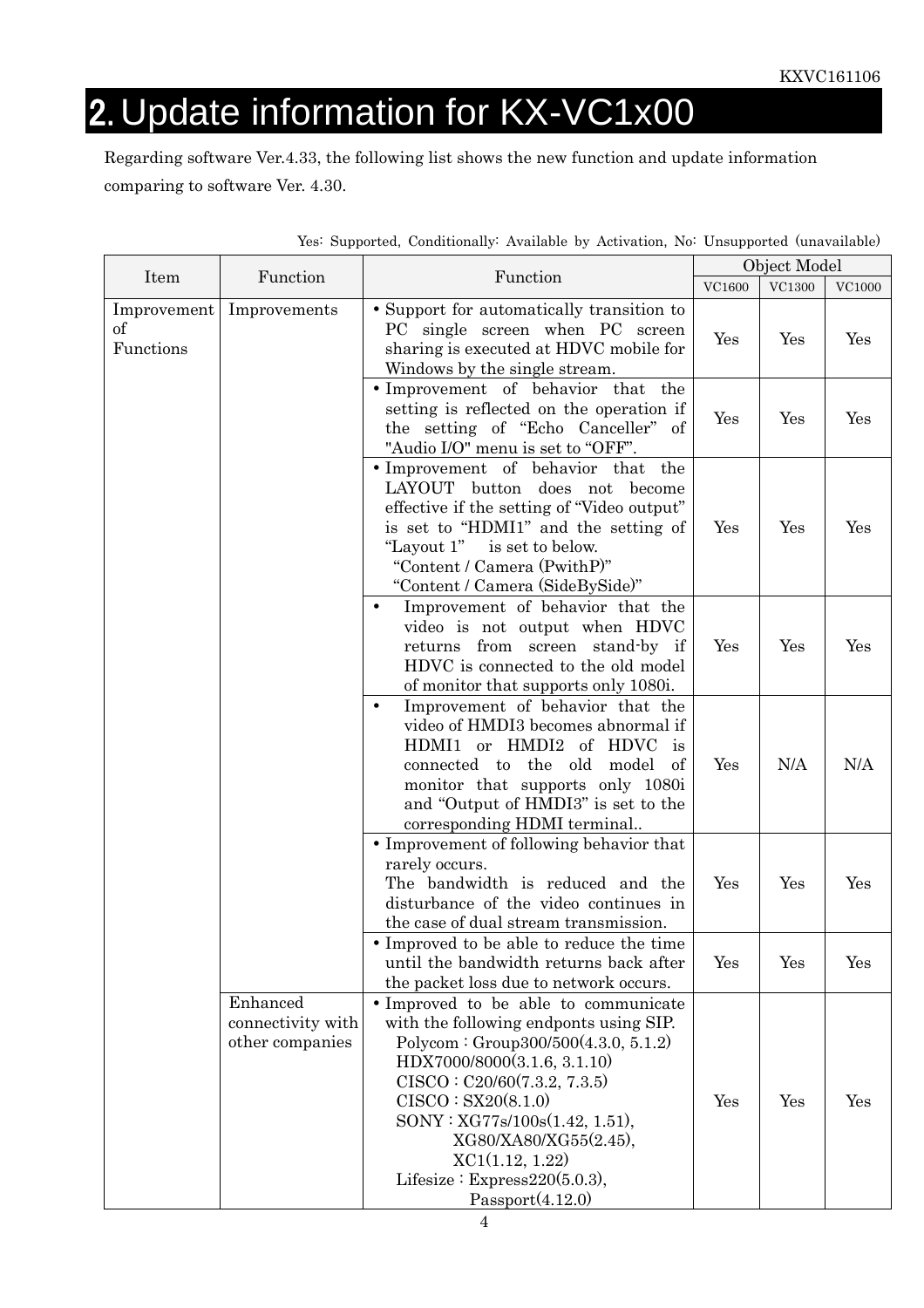| Avaya: $VC240(1004.16)$                                                                                                                                                                                                                                                                                |     |     |     |
|--------------------------------------------------------------------------------------------------------------------------------------------------------------------------------------------------------------------------------------------------------------------------------------------------------|-----|-----|-----|
| • Improved to be able to receive XGA<br>usng H.263 in the case of more than 5<br>endpoints cconference.                                                                                                                                                                                                | Yes | N/A | N/A |
| • Improved to be able to communicate<br>with Polycom ViewStation Release 5.6<br>using $H.323$ .                                                                                                                                                                                                        | Yes | Yes | Yes |
| • Improvement of behavior that HDVC<br>communicate normally<br>not<br>can<br>depending on the order to connect to<br>endpoints when it connects to HDVCs<br>and more than one of other vendor's<br>endpoints such as SONY XG80 that<br>supports only H.264 Baseline Single<br>NAL for the video codec. | Yes | Yes | Yes |

#### Release information of Ver4.30

|                         | Function                       | Function                                                                                                                                                                                                                                                                                                                                                                                                                                                                                                                                                                                                                                                                                                                                                                                                                                                                                                                                                                                                                                                                                                                                                                                                                                                                                                                                                                               |        | Object Model |
|-------------------------|--------------------------------|----------------------------------------------------------------------------------------------------------------------------------------------------------------------------------------------------------------------------------------------------------------------------------------------------------------------------------------------------------------------------------------------------------------------------------------------------------------------------------------------------------------------------------------------------------------------------------------------------------------------------------------------------------------------------------------------------------------------------------------------------------------------------------------------------------------------------------------------------------------------------------------------------------------------------------------------------------------------------------------------------------------------------------------------------------------------------------------------------------------------------------------------------------------------------------------------------------------------------------------------------------------------------------------------------------------------------------------------------------------------------------------|--------|--------------|
| Item                    |                                |                                                                                                                                                                                                                                                                                                                                                                                                                                                                                                                                                                                                                                                                                                                                                                                                                                                                                                                                                                                                                                                                                                                                                                                                                                                                                                                                                                                        | VC1600 | VC1300       |
| Improvement<br>$\sigma$ | Improvement of<br>GUI wordings | • Improvement of GUI wordings of pop-up                                                                                                                                                                                                                                                                                                                                                                                                                                                                                                                                                                                                                                                                                                                                                                                                                                                                                                                                                                                                                                                                                                                                                                                                                                                                                                                                                | Yes    | Yes          |
| Functions               |                                | display and call histories, etc.<br>• Improvement of behavior that the position<br>of the excluded site becomes a black<br>screen after MCU mode is changed from<br>"Discussion" to "Presentation" when the<br>setting of "Main Position (Discussion)" is<br>set to except for "Specified Position" and<br>"Main<br>setting<br>Position<br>the<br>of<br>"Specified<br>(Presentation)"<br>is<br>$\mathop{\rm set}$<br>$\mathbf{t}$<br>Position" and the setting of "Display"<br>position setting" is set to "Black scene"<br>and a site is excluded at the time of<br>outgoing with "Discussion" mode.<br>• Improvement of behavior that the settings<br>of MIC3 and MIC4 of "MIC Setting"<br>become invalid after restart in case of<br>Manual setting.<br>• Improvement of behavior<br>the<br>that<br>communication<br>might<br>be<br>not<br>a<br>communication using the profile if an<br>outgoing call using the profile and an<br>incoming call happen at the same time.<br>· Improvement of behavior that the dual<br>steam function does not become effective<br>automatically after HDVC mobile (for iOS<br>/ for Android) takes part in the conference<br>in which the encryption is enabled and the<br>dual stream is disabled and afterward the<br>endpoint that does not support the dual<br>stream disconnects from the conference.<br>• Improvement of behavior that HDVC | Yes    | Yes          |
|                         |                                | mobile for Windows is disconnected after                                                                                                                                                                                                                                                                                                                                                                                                                                                                                                                                                                                                                                                                                                                                                                                                                                                                                                                                                                                                                                                                                                                                                                                                                                                                                                                                               |        |              |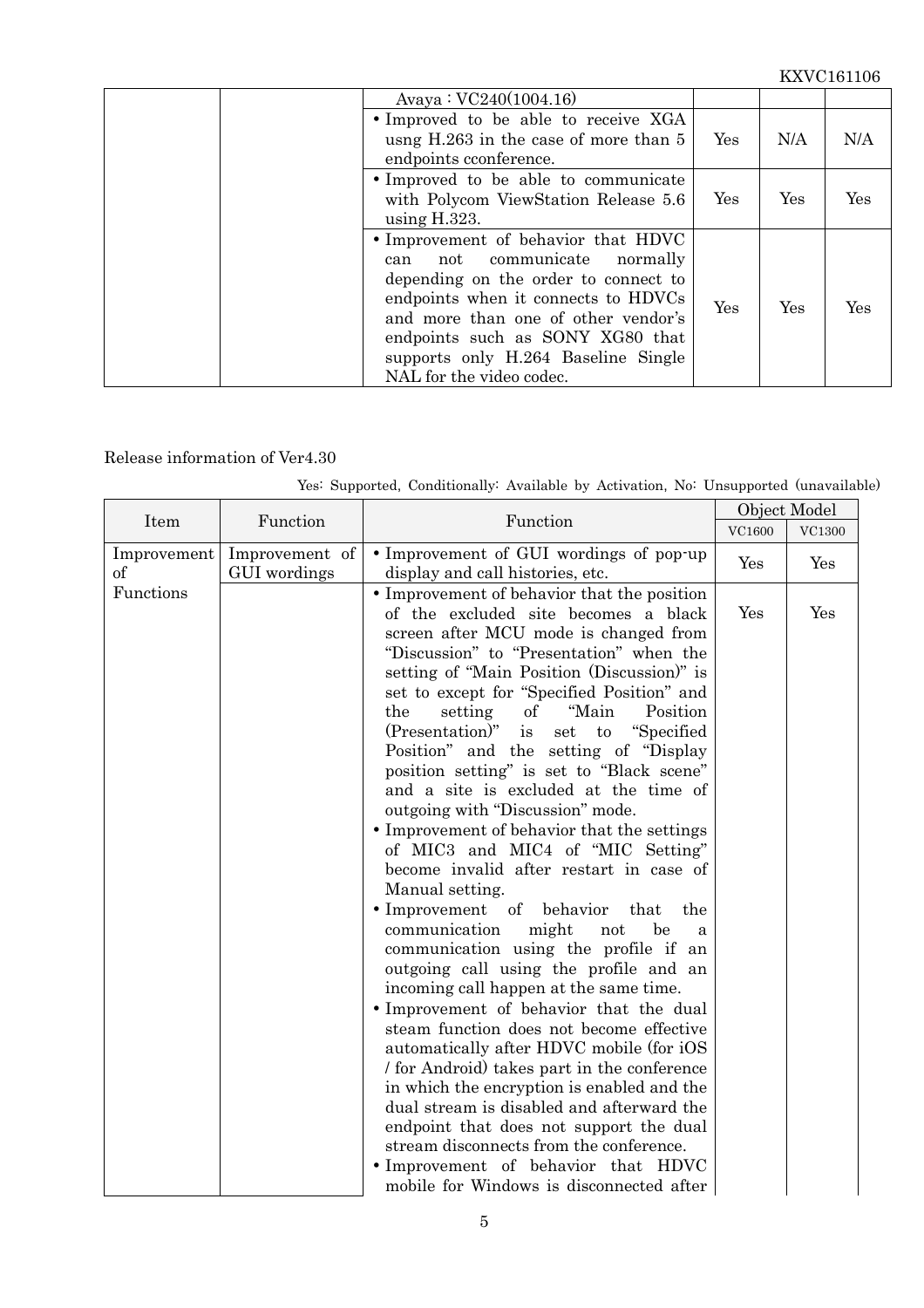|          | HDVC mobile takes part in the conference<br>in which the encryption is enabled and the<br>dual stream is disabled and afterward the<br>endpoint that does not support the dual<br>stream disconnects from the conference.<br>• Improvement of behavior that the failure<br>rarely occurs in HDVC that sending<br>content when an endpoint that does not<br>have dual stream function participates in<br>the conference during content sharing by<br>dual stream.<br>• Improvement of behavior that the howling<br>might occur at start-up in the case that<br>the speaker is connected to the Audio Out<br>L/R jack and the video camera that has<br>mic input is connected the Main camera<br>terminal.<br>· Improvement of behavior that HDVC<br>might restart when HDVC receives more<br>than 11 incoming calls using SIP protocol<br>at the same time.<br>• Improvement of behavior that HDVC<br>restarts when "Version Confirmation" is<br>executed in the case that<br>"Update"<br>Method" in "Software update" menu is set<br>to "USB" and USB adapter without SD<br>card is inserted.<br>• Improvement of behavior that "Multicast"<br>Tree Set." menu cannot be set when "Edit"<br>Profile" of "GUI Settings" is set to "OFF".<br>$\bullet$ Improvement<br>of<br>behavior<br>that<br>configuration data in which the setting of<br>"Video Output" in "Video Output" menu is<br>set to "HDMI 1" and the setting of "Audio"<br>output terminal" in "Audio I/O" menu is<br>set to "OFF" cannot be imported.<br>$\bullet$ Improvement<br>behavior<br>that<br>the<br>encryption setting cannot be saved in<br>which "Access mode" is set to "User" and<br>"Encryption Key" is blanked after the<br>settings of "Encryption (SIP)"<br>and<br>"Encryption (NAT Traversal)" are set to<br>"ON" in IP/NAT Traversal Mode and<br>afterward the "Connection mode" is<br>changed to IP Mode or NAT Traversal<br>Mode.<br>• Improvement behavior that the audio<br>from HDVC mobile for Windows Ver3.14 is |  |
|----------|--------------------------------------------------------------------------------------------------------------------------------------------------------------------------------------------------------------------------------------------------------------------------------------------------------------------------------------------------------------------------------------------------------------------------------------------------------------------------------------------------------------------------------------------------------------------------------------------------------------------------------------------------------------------------------------------------------------------------------------------------------------------------------------------------------------------------------------------------------------------------------------------------------------------------------------------------------------------------------------------------------------------------------------------------------------------------------------------------------------------------------------------------------------------------------------------------------------------------------------------------------------------------------------------------------------------------------------------------------------------------------------------------------------------------------------------------------------------------------------------------------------------------------------------------------------------------------------------------------------------------------------------------------------------------------------------------------------------------------------------------------------------------------------------------------------------------------------------------------------------------------------------------------------------------------------------------------------------------------------------------------|--|
|          |                                                                                                                                                                                                                                                                                                                                                                                                                                                                                                                                                                                                                                                                                                                                                                                                                                                                                                                                                                                                                                                                                                                                                                                                                                                                                                                                                                                                                                                                                                                                                                                                                                                                                                                                                                                                                                                                                                                                                                                                        |  |
|          | not outputted when the setting of "Quality"                                                                                                                                                                                                                                                                                                                                                                                                                                                                                                                                                                                                                                                                                                                                                                                                                                                                                                                                                                                                                                                                                                                                                                                                                                                                                                                                                                                                                                                                                                                                                                                                                                                                                                                                                                                                                                                                                                                                                            |  |
|          | of Service" in "Call set up" menu is<br>changed to "Video" and HDVC receives an                                                                                                                                                                                                                                                                                                                                                                                                                                                                                                                                                                                                                                                                                                                                                                                                                                                                                                                                                                                                                                                                                                                                                                                                                                                                                                                                                                                                                                                                                                                                                                                                                                                                                                                                                                                                                                                                                                                        |  |
|          | incoming call from HDVC mobile.<br>• Improvement of behavior that there is a                                                                                                                                                                                                                                                                                                                                                                                                                                                                                                                                                                                                                                                                                                                                                                                                                                                                                                                                                                                                                                                                                                                                                                                                                                                                                                                                                                                                                                                                                                                                                                                                                                                                                                                                                                                                                                                                                                                           |  |
|          | case in which a part of a screen display                                                                                                                                                                                                                                                                                                                                                                                                                                                                                                                                                                                                                                                                                                                                                                                                                                                                                                                                                                                                                                                                                                                                                                                                                                                                                                                                                                                                                                                                                                                                                                                                                                                                                                                                                                                                                                                                                                                                                               |  |
|          | becomes green for a moment at start-up.                                                                                                                                                                                                                                                                                                                                                                                                                                                                                                                                                                                                                                                                                                                                                                                                                                                                                                                                                                                                                                                                                                                                                                                                                                                                                                                                                                                                                                                                                                                                                                                                                                                                                                                                                                                                                                                                                                                                                                |  |
| Enhanced | • Improved to be able to communicate with                                                                                                                                                                                                                                                                                                                                                                                                                                                                                                                                                                                                                                                                                                                                                                                                                                                                                                                                                                                                                                                                                                                                                                                                                                                                                                                                                                                                                                                                                                                                                                                                                                                                                                                                                                                                                                                                                                                                                              |  |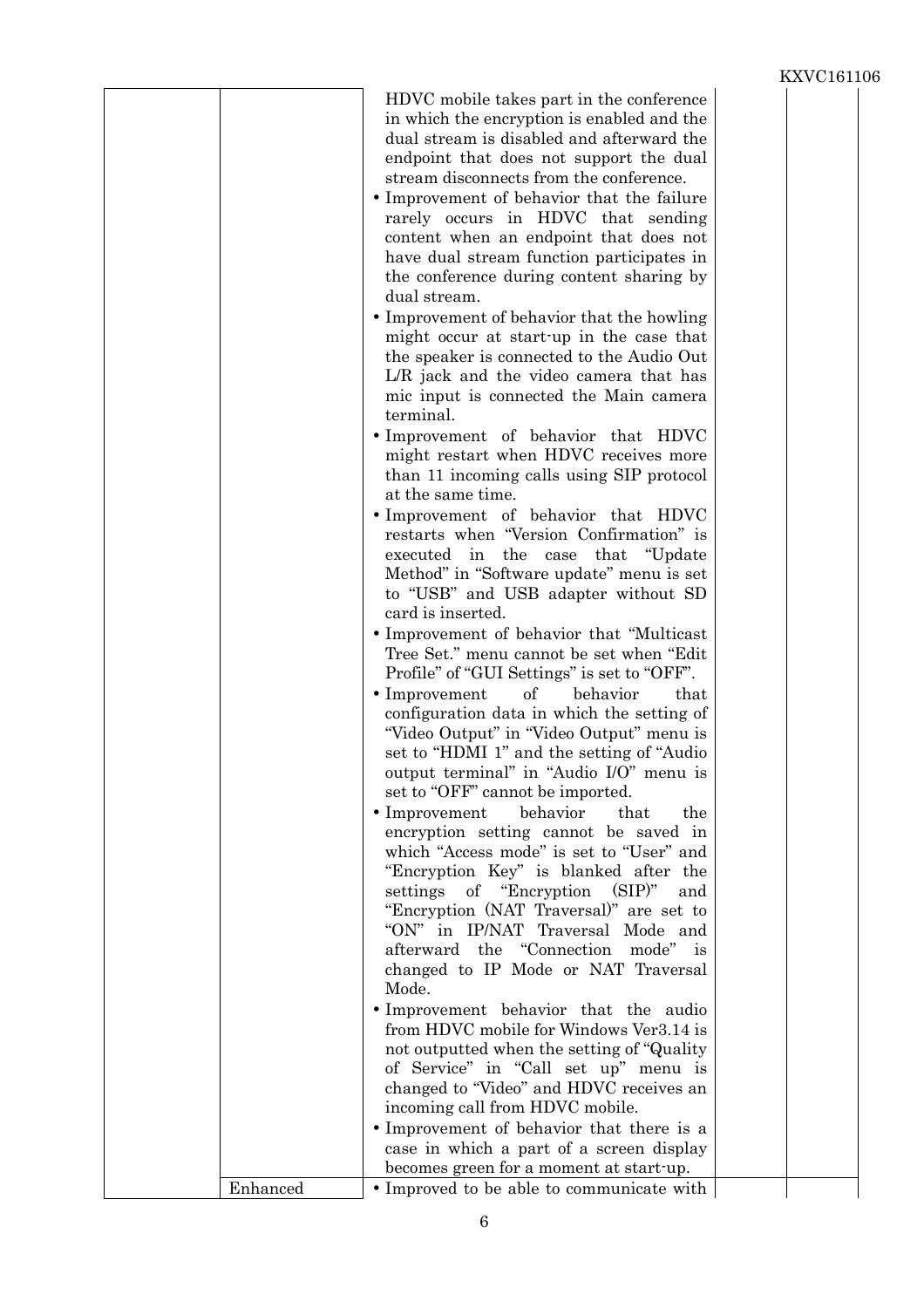| connectivity with | Sony PCS-1 using H.264 codec.                | Yes | $\operatorname{Yes}$ |
|-------------------|----------------------------------------------|-----|----------------------|
| other companies   | • Improved to be able to execute the content |     |                      |
|                   | sharing with SONY PCS-1 by the dual          |     |                      |
|                   | stream. In this case the codec of            |     |                      |
|                   | sub-stream is H.263.                         |     |                      |
|                   | • Improved to be able to communicate with    |     |                      |
|                   | Sony PCS-G50 using H.264 codec.              |     |                      |
|                   | • Improvement of behavior that SONY          |     |                      |
|                   | PCS-G50 cannot receive the sub-camera        |     |                      |
|                   | when MCU site (HDVC) executes content        |     |                      |
|                   | sharing by the dual stream in the case       |     |                      |
|                   | that SONY PCS-G50 and HDVC<br>are            |     |                      |
|                   | connected to MCU.                            |     |                      |
|                   | • Improved to be able to communicate with    |     |                      |
|                   | Sony PCS-TL33 using H.264 codec.             |     |                      |
|                   | • Improvement of behavior<br>that<br>the     |     |                      |
|                   | resolution of the main camera might          |     |                      |
|                   | remain lower after content<br>sharing        |     |                      |
|                   | start/stop at MCU site (HDVC) by the         |     |                      |
|                   | dual stream in the case that CISCO SX20,     |     |                      |
|                   | Polycom VSX and HDVC are connected to        |     |                      |
|                   | MCU.                                         |     |                      |
|                   | • Improvement of behavior that there is a    |     |                      |
|                   | case that the communication does not         |     |                      |
|                   | become normal rarely after the connection    |     |                      |
|                   | with CISCO MCU by SIP protocol with          |     |                      |
|                   | the dual stream available setting.           |     |                      |

#### Release information of Ver4.25

| Yes: Supported, Conditionally: Available by Activation, No: Unsupported (unavailable) |  |  |  |  |
|---------------------------------------------------------------------------------------|--|--|--|--|
|                                                                                       |  |  |  |  |

| Item                           | Function<br>Remarks                          |                                                                                                                                                                                                                                                                                                                                                                                                                                                                                                       |            | Object Model |
|--------------------------------|----------------------------------------------|-------------------------------------------------------------------------------------------------------------------------------------------------------------------------------------------------------------------------------------------------------------------------------------------------------------------------------------------------------------------------------------------------------------------------------------------------------------------------------------------------------|------------|--------------|
|                                |                                              |                                                                                                                                                                                                                                                                                                                                                                                                                                                                                                       | VC1600     | VC1300       |
| <b>New</b><br>Functions        | Presentation<br>mode                         | • Add Presentation mode in MCU mode<br>which is suitable for lecture style<br>conferences. By selecting Presentation<br>mode, the main site can see a composite<br>image including subsites, and the sub sites<br>can see the image of main site only.<br>• You can easily change the MCU mode<br>during a conference call, by using MCU<br>setting menu or just pressing the yellow<br>button of remote control.<br>• Add Presentation mode icon whose display<br>mode is selectable by the setting. | Yes        | Yes          |
| Improvement<br>of<br>Functions | Audio Mix<br>Selection mode<br>Main position | • Add Mix (selection) mode to "Other Site's<br>Audio" setting menu. In Mix (selection)<br>mode, you can select up to four sites freely<br>as audio mix sites during a conference call.<br>And its Mix mode and sites selection can be<br>saved in a profile.<br>Added choices of sites to main display in<br>$\bullet$                                                                                                                                                                                | Yes<br>Yes | Yes<br>Yes   |
|                                | selection in<br>Voice                        | "Voice Activation 2". In the Voice Activation"<br>2 of Main Position setting, you can select                                                                                                                                                                                                                                                                                                                                                                                                          |            |              |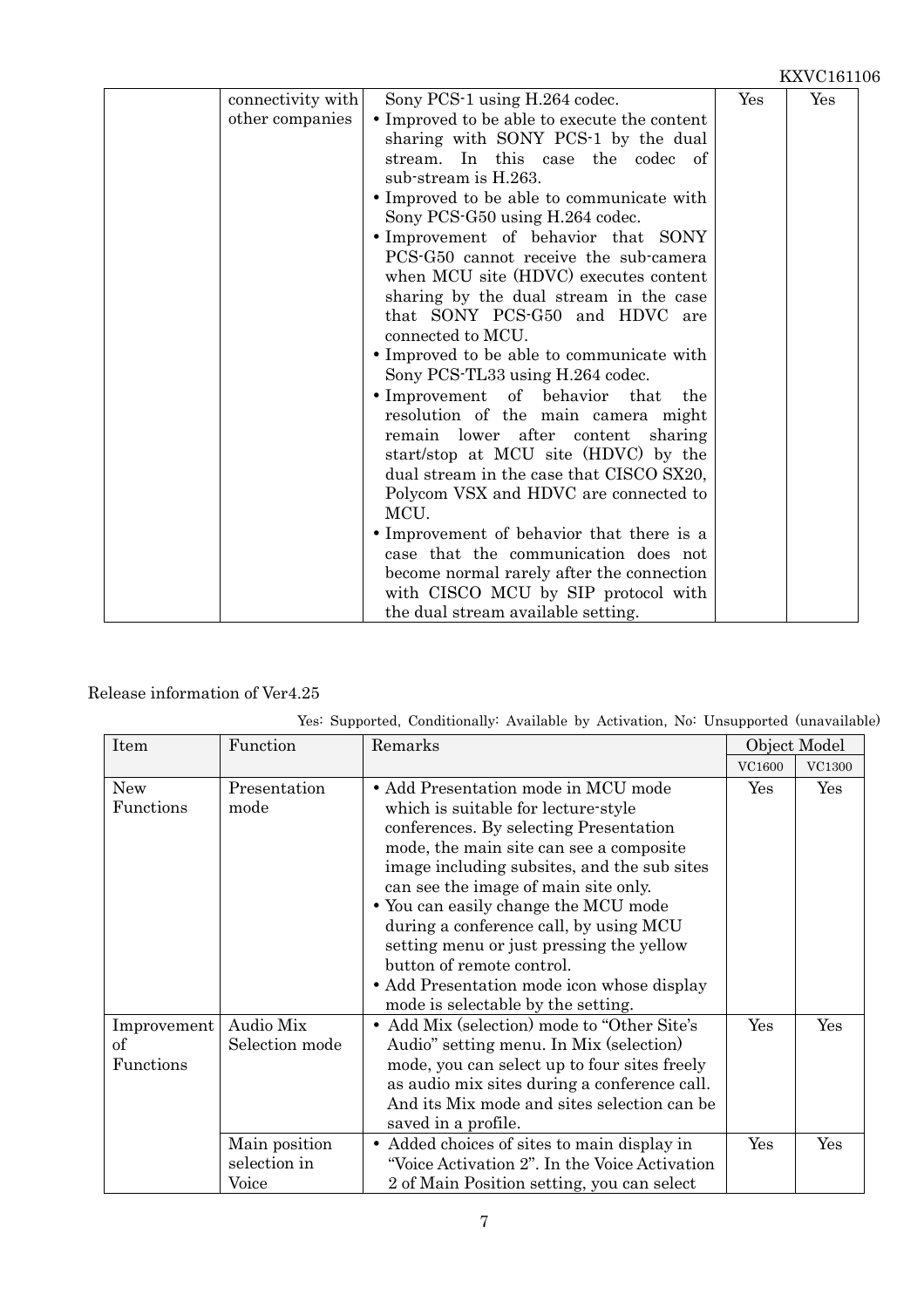|        | Activation2                                                      | any site for main display position.<br>• You can change this site selection during a<br>conference call.                                                                                                                                                                                                                                                                                                                                                                                                                                                                                                                                                                                                                                                                                                                                                                                                                                                                                                                                                                                                                                                                                                                                                                                                                                                                                                                                                       |     |     |
|--------|------------------------------------------------------------------|----------------------------------------------------------------------------------------------------------------------------------------------------------------------------------------------------------------------------------------------------------------------------------------------------------------------------------------------------------------------------------------------------------------------------------------------------------------------------------------------------------------------------------------------------------------------------------------------------------------------------------------------------------------------------------------------------------------------------------------------------------------------------------------------------------------------------------------------------------------------------------------------------------------------------------------------------------------------------------------------------------------------------------------------------------------------------------------------------------------------------------------------------------------------------------------------------------------------------------------------------------------------------------------------------------------------------------------------------------------------------------------------------------------------------------------------------------------|-----|-----|
|        | Specified<br>position mode<br>for MCU<br>composite<br>image.     | • Add specified position mode for MCU<br>composite image. In this mode, you can see<br>each sub site's image in the specified<br>position of MCU composite image.                                                                                                                                                                                                                                                                                                                                                                                                                                                                                                                                                                                                                                                                                                                                                                                                                                                                                                                                                                                                                                                                                                                                                                                                                                                                                              | Yes | Yes |
|        | GUI language                                                     | • Add Arabic to GUI<br>• Note: There may not be the right-justified<br>representation in some setting pages.                                                                                                                                                                                                                                                                                                                                                                                                                                                                                                                                                                                                                                                                                                                                                                                                                                                                                                                                                                                                                                                                                                                                                                                                                                                                                                                                                   | Yes | Yes |
|        | Improvement of<br>voice activation1<br>and voice<br>activation 2 | • Adjust screen switch sensitivity during<br>voice activation mode.                                                                                                                                                                                                                                                                                                                                                                                                                                                                                                                                                                                                                                                                                                                                                                                                                                                                                                                                                                                                                                                                                                                                                                                                                                                                                                                                                                                            | Yes | Yes |
|        | NAT setting for<br>Symmetric NAT<br>in GUI                       | • Add GUI menu of "Conversion IP and Port<br>Num" function for mobile connection via<br>symmetric NAT router.                                                                                                                                                                                                                                                                                                                                                                                                                                                                                                                                                                                                                                                                                                                                                                                                                                                                                                                                                                                                                                                                                                                                                                                                                                                                                                                                                  | Yes | Yes |
| Others | Other<br>improvement                                             | • Improve resolution of sending video in the<br>situation of network bandwidth fluctuation<br>such as mobile network.<br>• Improve the event of failure that rarely<br>occurs in communication with mobile<br>terminal via NAT router.<br>• Support "output local site sound" during<br>Multicast.<br>• Support "Forced Answer" mode during<br>Multicast.<br>• Improve behavior in situations that<br>multiple processes, such as content share<br>and incoming call and so on, occur at the<br>same time.<br>• Improve behavior of content sharing start<br>process with HDMI audio input setting to<br>"Sub Camera + PC"<br>• Improve video input changing behavior in<br>situations that staring dual stream just<br>after single stream terminal leaves the<br>meeting.<br>• Improve layout changing behavior in<br>situations that several sub sites start<br>single stream at the same time.<br>• Improve video format recognition accuracy<br>of HDMI main camera and PC-VGA input.<br>• Improve video signal detection accuracy of<br>HDMI main camera input via HDMI<br>splitter.<br>• Improve event that HDMI 2 and HDMI 3<br>rarely cannot display video in the case of IP<br>address is not acquired.<br>• Improve event that HE30 camera with<br>serial camera control connection rarely<br>display blueback image after restarting<br>HE50 camera.<br>• Improve the event of failure that rarely<br>occurs in transitions to service stop state. | Yes | Yes |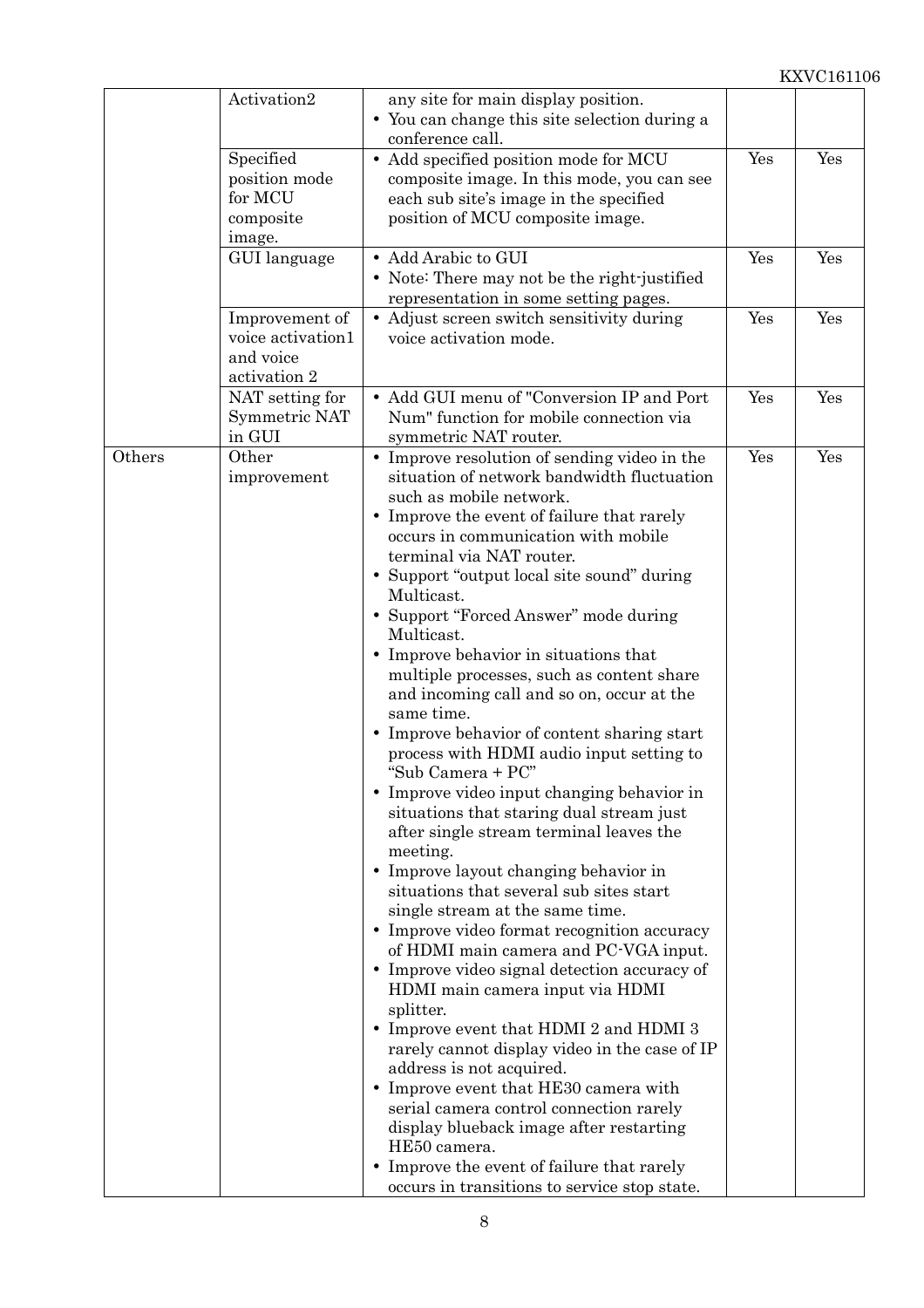|                                                     | • Improve behavior of status LED in<br>situations that happens auto answer to<br>incoming call during standby mode.<br>Support external I/F of uploading<br>encryption data.<br>• Improve behavior of site selection in profile<br>that enables deselect the site whose<br>connection mode is invalid.<br>• Improve the call history of IPv6 connection.<br>• Improve behavior in the situations that<br>receiving incoming call while editing<br>profile.<br>Improve the event of failure that rarely<br>$\bullet$<br>occurs when receiving more than the<br>number of licenses incoming calls.<br>• Improve GUI language representation.<br>• Improve the behavior of displaying<br>encryption icon for SIP when SIP is<br>disabled during "IP/NAT Traversal mode"<br>• Improve the behavior of changing Main<br>Position setting during communication.<br>• Strengthen input error check for IPv6<br>address.<br>Support ICMP redirect.                                                                                                                                                                                                                                                                                                                                                                  |     |     |
|-----------------------------------------------------|-------------------------------------------------------------------------------------------------------------------------------------------------------------------------------------------------------------------------------------------------------------------------------------------------------------------------------------------------------------------------------------------------------------------------------------------------------------------------------------------------------------------------------------------------------------------------------------------------------------------------------------------------------------------------------------------------------------------------------------------------------------------------------------------------------------------------------------------------------------------------------------------------------------------------------------------------------------------------------------------------------------------------------------------------------------------------------------------------------------------------------------------------------------------------------------------------------------------------------------------------------------------------------------------------------------|-----|-----|
| Enhanced<br>connectivity<br>with other<br>companies | • Improve behavior as a sub site during<br>connection with SONY XG series and<br>H.263+ terminal and receiving dual stream<br>from main site.<br>Improve behavior of PC sharing in case<br>that Polycom ViewStation joins during dual<br>streaming from sub site.<br>• Improve behavior in case that some parties<br>leave from the conference during SIP<br>connection with $Cisco$ $C60(TC7.1.4)$<br>• Improve the event of black image at<br>LifeSize Express in the situations that<br>main site starts PC sharing during the<br>conference whose connection order is<br>HUAWEI_TE30, Cisco_SX20 and<br>Lifesize_Express.<br>• Improve the event of disconnection just<br>after connection that rarely occurs in the<br>situations that MCU of Polycom HDX serie<br>start multi-site conference.<br>• Support dual streaming in the conference<br>joined via IVR of MCU-AVAYA Elite series.<br>• Improve the event of disconnection just<br>after content sharing in the situations that<br>MCU-AVAYA Elite becomes to be high-load<br>state with over 100 terminals conference.<br>• Improve connectivity with Polycom<br>MGC100 for the case that maximum<br>bandwidth setting exceeds MCU meeting's<br>one.<br>• Improve the event of PC's black image at<br>SONY G series that rarely occurs in the | Yes | Yes |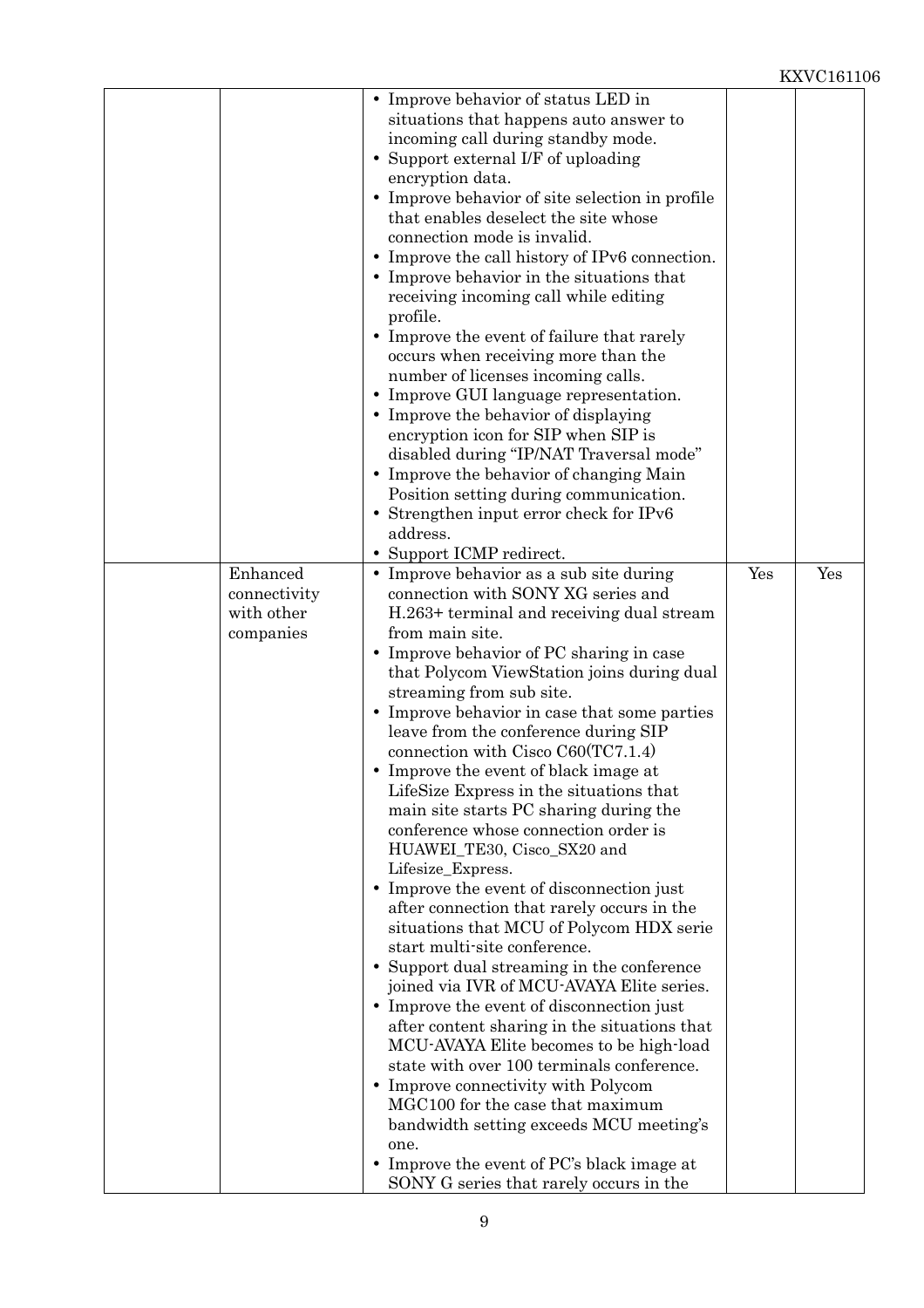#### Release information of Ver4.20

| Item                    | Function     | Remarks                                                                                  |                   | Object Model      |
|-------------------------|--------------|------------------------------------------------------------------------------------------|-------------------|-------------------|
|                         |              |                                                                                          | VC1600            | VC1300            |
| <b>New</b><br>Functions | Multicast    | • Support for Multicast which is a one-way<br>communication service that allows one HDVC | Condit<br>ionally | Condit<br>ionally |
|                         |              | to multicast video and audio to other HDVCs                                              |                   |                   |
|                         |              | of up to 30 units.<br>• The setting of Multicast tree, the start and                     |                   |                   |
|                         |              | stop of Multicast is enabled by GUI                                                      |                   |                   |
|                         |              | operation.                                                                               |                   |                   |
|                         | IPv6 address | • IPv6 address is available for                                                          | Yes               | Yes               |
|                         | support      | communication.                                                                           |                   |                   |
|                         |              | • IPv4 address and IPv6 address is used at                                               |                   |                   |
|                         |              | same time. (IPv4 and IPv6 dual stack<br>support)                                         |                   |                   |
|                         | Mobile       | • By activate "Mobile Connection"                                                        | Condit            | Condit            |
|                         | connection   | enhancement to HDVC, the mobile devices                                                  | ionally           | ionally           |
|                         |              | can connect to the HDVC in IP mode<br>without mobile activation.                         |                   |                   |
| Improvement             | Add setting  | • Add setting for audio input from HDMI                                                  | Yes               | Yes               |
| of                      | items to GUI | equipment.                                                                               |                   |                   |
| Functions               |              | • Add setting whether changes or not layout                                              |                   |                   |
|                         |              | to Camera Settings menu.                                                                 |                   |                   |
|                         |              | • Add menu screen that can be registered to                                              |                   |                   |
|                         |              | shortcut function.                                                                       |                   |                   |
|                         | Contact List | • Add "All" tab to contact list to show all                                              | Yes               | Yes               |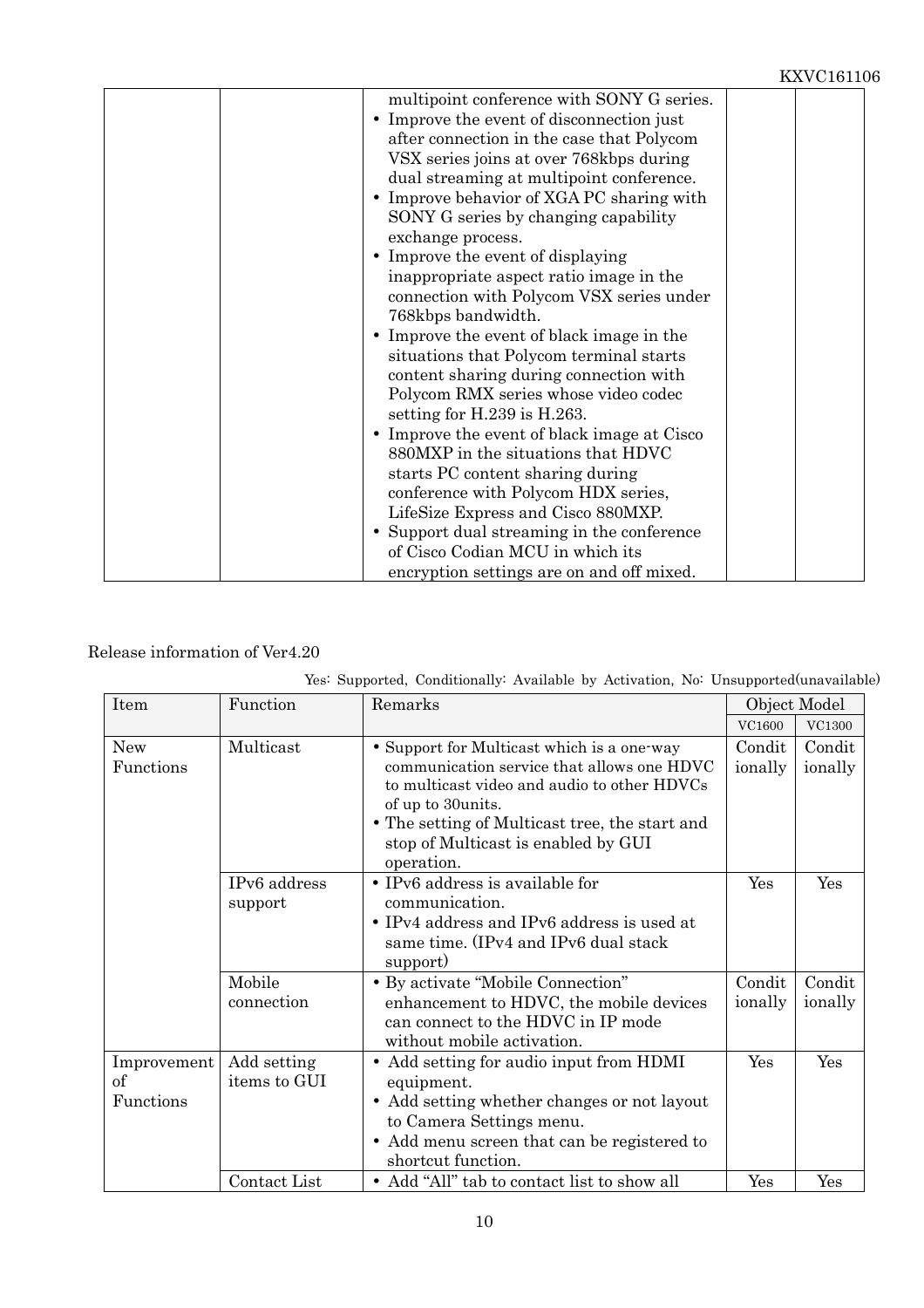|                            | contacts in a list.                                                           |     |     |
|----------------------------|-------------------------------------------------------------------------------|-----|-----|
| Content sending            | • Add function that can change content                                        | Yes | Yes |
| method                     | sending method in communication by<br>selecting the dual stream or the single |     |     |
|                            | stream.                                                                       |     |     |
| Encryption                 | • The encryption setting of SIP is separated                                  | Yes | Yes |
| setting                    | IP mode (SIP) and NAT Traversal mode                                          |     |     |
|                            | and can be set individually.                                                  |     |     |
| Max. Bandwidth             | • Add setting to set maximum bandwidth per                                    | Yes | Yes |
| for each LAN               | a site for each LAN interface.                                                |     |     |
| interface                  |                                                                               |     |     |
| PC resolution              | • Add supported PC resolution.                                                | Yes | Yes |
|                            | FWXGA1 (1360x768)                                                             |     |     |
|                            | FWXGA2 (1366x768)                                                             |     |     |
|                            | WXGA+ (1440x900)                                                              |     |     |
|                            | $WXGA++(1600x900)$                                                            |     |     |
| CPn layout                 | • Add CP9 setting to CPn layout.                                              | Yes | Yes |
| MIC mute at                | • Add setting to mute the MIC at making a                                     | Yes | Yes |
| making a call<br>Store and | call<br>• Add function to store and restore the                               | Yes | Yes |
| restore of                 | Encryption configuration data.                                                |     |     |
| Encryption data            |                                                                               |     |     |
| Factory default            | • [Call set up] $\cdot$ [More than one incoming call]                         | Yes | Yes |
| change                     | $OFF \ge ON$                                                                  |     |     |
|                            | • [MCU Settings] [The Main Position]                                          |     |     |
|                            | [Profile Settings] - [The Main Position]                                      |     |     |
|                            | Voice activation 1 -> Local Site                                              |     |     |
|                            | [Encryption] [Encryption(H.323)]                                              |     |     |
|                            | [Call set up] [Encryption(H.323)]                                             |     |     |
|                            | Best effort $\sim$ OFF                                                        |     |     |
|                            | If the firmware is updated, the settings are                                  |     |     |
|                            | maintained from the previous version.                                         |     |     |
| Forced answer              | $\bullet~$ Add function that responds automatically                           | Yes | Yes |
| function                   | an incoming call without displaying the                                       |     |     |
|                            | incoming confirmation pop-up in other than<br>the home screen.                |     |     |
| Manual Dial                | • Add function that displays the name of the                                  | Yes | Yes |
| screen                     | contact list instead of IP address when a                                     |     |     |
| improvement                | destination is selected from the contact list.                                |     |     |
| Web console                | Add function to Web console as below.<br>$\bullet$                            | Yes | Yes |
|                            | Edition of contact list                                                       |     |     |
|                            | <b>Edition of Profile</b>                                                     |     |     |
|                            | Setting of Multicast tree and start/stop of                                   |     |     |
|                            | Multicast                                                                     |     |     |
| Improvement of             | • WAN IP address acquisition timing is                                        | Yes | Yes |
| acquisition                | improved from start-up only to periodical                                     |     |     |
| timing of WAN              | check (default: 240sec) when Static NAT                                       |     |     |
| IP address                 | setting and automatic acquisition are                                         |     |     |
|                            | enabled in IP Mode.                                                           |     |     |
| Improvement of             | • Improvement of connectivity with HDVC                                       | Yes | Yes |
| connectivity<br>with HDVC  | Mobile under Symmetric type NAT router.                                       |     |     |
| Mobile                     |                                                                               |     |     |
| GUI language               | • Add language to GUI                                                         | Yes | Yes |
| (CH model only)            | Deutsch, Français, Italiano, Nederlands                                       |     |     |
| Other                      | • Add function that turns off the MIC LED                                     | Yes | Yes |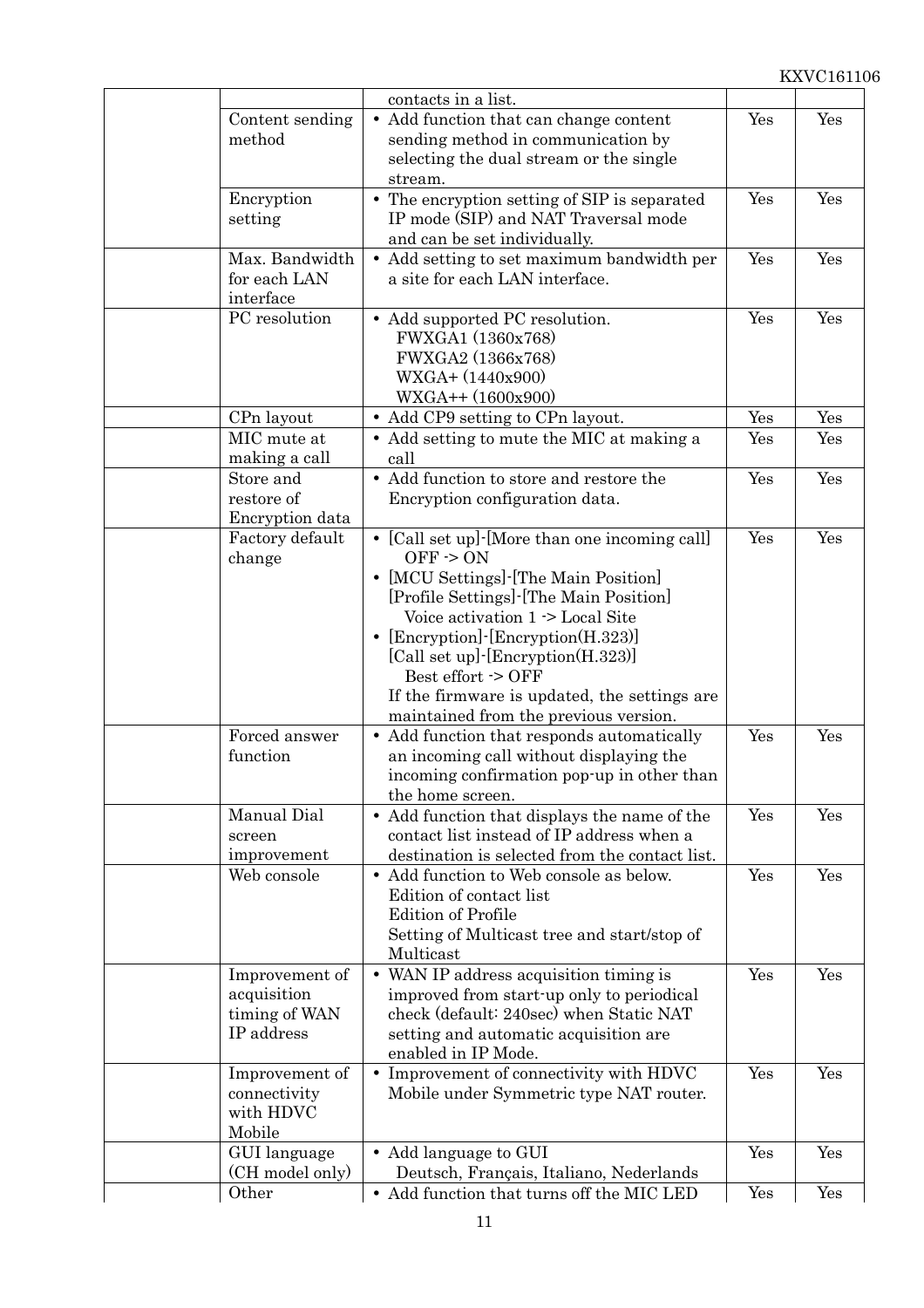| improvements | when becoming screen standby.                                           |  |
|--------------|-------------------------------------------------------------------------|--|
|              | • Add function that displays the registered                             |  |
|              | name of other site in the contact list in unit                          |  |
|              | information screen during communication                                 |  |
|              | • Add setting that resets the call duration                             |  |
|              | when the call duration time exceeds 99                                  |  |
|              | hours 59 minutes.                                                       |  |
|              | • In case of AAC-LD audio codec the sound                               |  |
|              | interruption is prevented when the number                               |  |
|              | of site changes from 2 to 3 or from 3 to 2.                             |  |
|              | • Add the setting to select the camera aspect                           |  |
|              | ratio from full screen mode or center-cut                               |  |
|              | mode when sending video using                                           |  |
|              | H.261/H.263.                                                            |  |
|              | • RCA input revel is maintained after                                   |  |
|              | version up.                                                             |  |
|              | • Improvement of 60fps rendering                                        |  |
|              | performance.                                                            |  |
|              | • Improvement of behavior in the case of                                |  |
|              | incoming call when the main stream is                                   |  |
|              | switched during dual stream transmission.                               |  |
|              | • Improvement of behavior that PinP video                               |  |
|              | becomes the other site' content if HDVC is                              |  |
|              | switched to dual stream reception during                                |  |
|              | dual stream transmission and PinP                                       |  |
|              | execution.                                                              |  |
|              | • Improvement of behavior that dual stream                              |  |
|              | function might not be enabled after an                                  |  |
|              | endpoint that doesn't have the dual stream                              |  |
|              | function leaves from the conference at NAT                              |  |
|              | Traversal environment.                                                  |  |
|              | • Improvement of behavior that "Sending"                                |  |
|              | Content" remains displayed when dual                                    |  |
|              | stream is started by H.239 and it is rejected<br>by the other endpoint. |  |
|              | • Improvement of behavior that the other                                |  |
|              | site's name is not displayed after content                              |  |
|              | sharing by H.239 at the time of 2-party                                 |  |
|              | conference.                                                             |  |
|              | • Improvement of content sharing behavior                               |  |
|              | by single stream when the setting of "The                               |  |
|              | Main Position" is "Voice activation 2" and                              |  |
|              | the setting of "Other Sites's Audio" is                                 |  |
|              | "Mute".                                                                 |  |
|              | • Improvement of behavior that the displayed                            |  |
|              | video becomes strange when the operation                                |  |
|              | of content sharing stop at the Main site and                            |  |
|              | disconnection of the sub site occurred at the                           |  |
|              | same time.                                                              |  |
|              | • Improvement of behavior that the camera                               |  |
|              | image might be displayed momentarily                                    |  |
|              | when the PC cable (HDMI cable or VGA                                    |  |
|              | cable) is removed during content switching                              |  |
|              | in non-communication.                                                   |  |
|              | • Improvement of behavior that the incoming                             |  |
|              | confirmation pop-up is displayed when an                                |  |
|              | incoming call is received during session<br>19                          |  |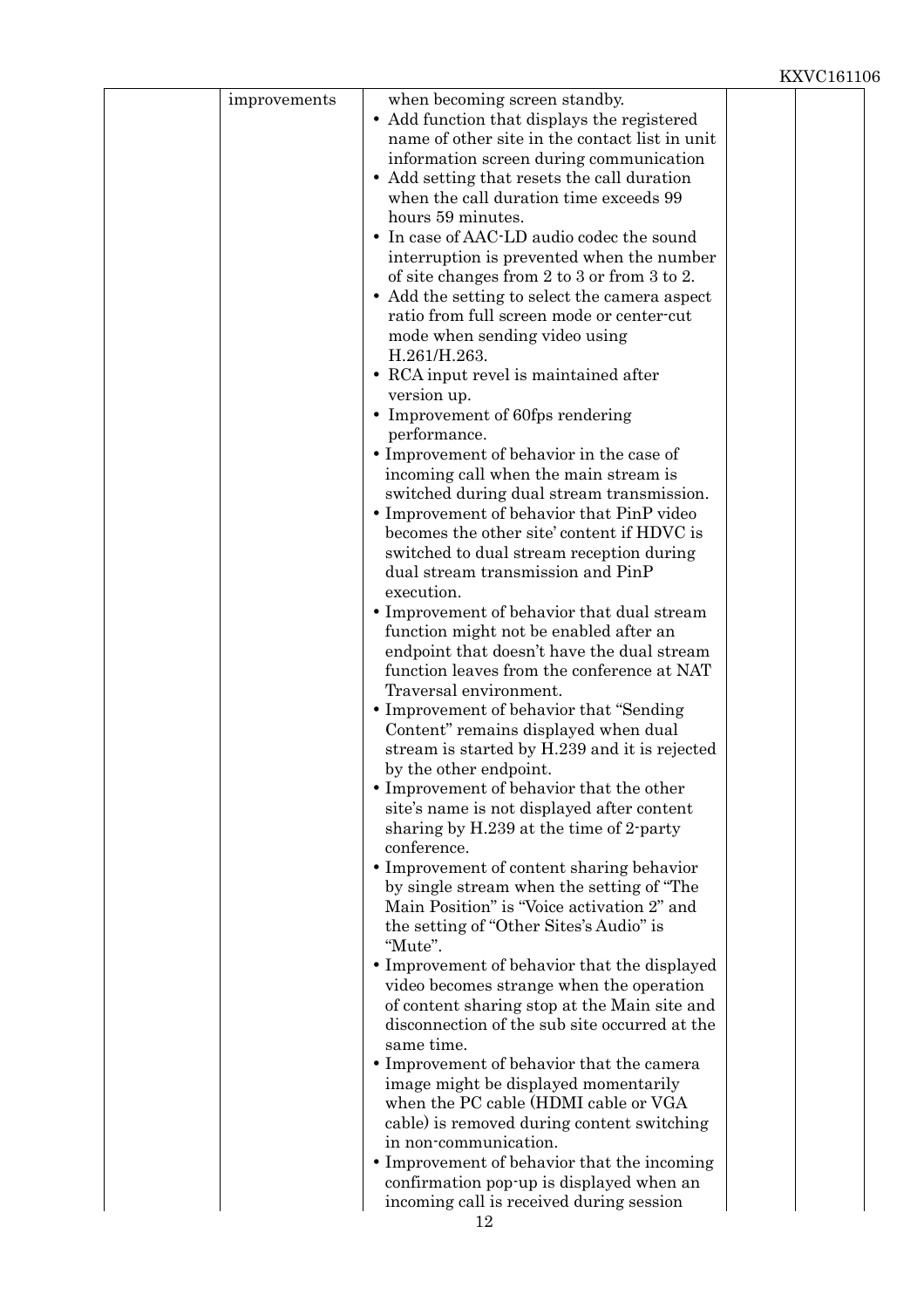| change even if the "Answer Mode" is set to<br>"Auto".                                     |  |
|-------------------------------------------------------------------------------------------|--|
| • Improvement of behavior that the                                                        |  |
| conference is rarely disconnected at the                                                  |  |
| very bad network environment by                                                           |  |
| improvement of follow-up to the network                                                   |  |
| quality. (for example more than continuous                                                |  |
| 3 % packet loss)                                                                          |  |
| • Improvement of behavior that the                                                        |  |
| transmission rate remains low at large                                                    |  |
| packet loss environment due to congestion.<br>• Improvement of behavior that the output   |  |
| video of HDMI3 might be distorted when                                                    |  |
| "Output of HMDI3" is set to "Local site"                                                  |  |
| video" and the main camera is not                                                         |  |
| connected.                                                                                |  |
| • Improvement of behavior that the ringing                                                |  |
| tone might not ring when "Answer Mode" is                                                 |  |
| set to "Auto".                                                                            |  |
| • Improvement of behavior that the received                                               |  |
| image remains distorted and is not<br>recovered and that occurs very rarely.              |  |
| • Improvement of behavior that MIC red                                                    |  |
| LED is flashing dimly at a high speed in                                                  |  |
| non-communication.                                                                        |  |
| • Improvement of behavior that                                                            |  |
| welcome-screen sound might not sound at                                                   |  |
| start-up and a call might not be made.                                                    |  |
| • Improvement of behavior that MIC is                                                     |  |
| muted when "Default MIC Mute set" is set<br>to "ON" and 3-party conference becomes        |  |
| 2-part conference.                                                                        |  |
| • Improvement of behavior that DSN query                                                  |  |
| does not work correctly when srv record                                                   |  |
| search is enabled.                                                                        |  |
| • Improvement of behavior that the input                                                  |  |
| character in number mode is different from                                                |  |
| the description of the user manual.                                                       |  |
| • Improvement of behavior that GUI does not<br>work correctly when more than 20 incorrect |  |
| routing configurations are set.                                                           |  |
| • Improvement of behavior that the input of                                               |  |
| sub camera might not displayed according                                                  |  |
| to PC output when the input is changed                                                    |  |
| from PC(VGA) to 1080p sub camera during                                                   |  |
| content sharing.                                                                          |  |
| • Improvemented operation when DHCP<br>lease is expired during vides conference in        |  |
| NAT Traversal Service.                                                                    |  |
| • Improvement of GUI behavior that the                                                    |  |
| content of call history ([B] button during                                                |  |
| video conference) is not correct when                                                     |  |
| multi-party conference is made to incorrect                                               |  |
| endpoints such as incompatible encryption                                                 |  |
| setting and correct endpoints.                                                            |  |
| • Improvement of behavior that GUI<br>language becomes Japanese when a new                |  |
|                                                                                           |  |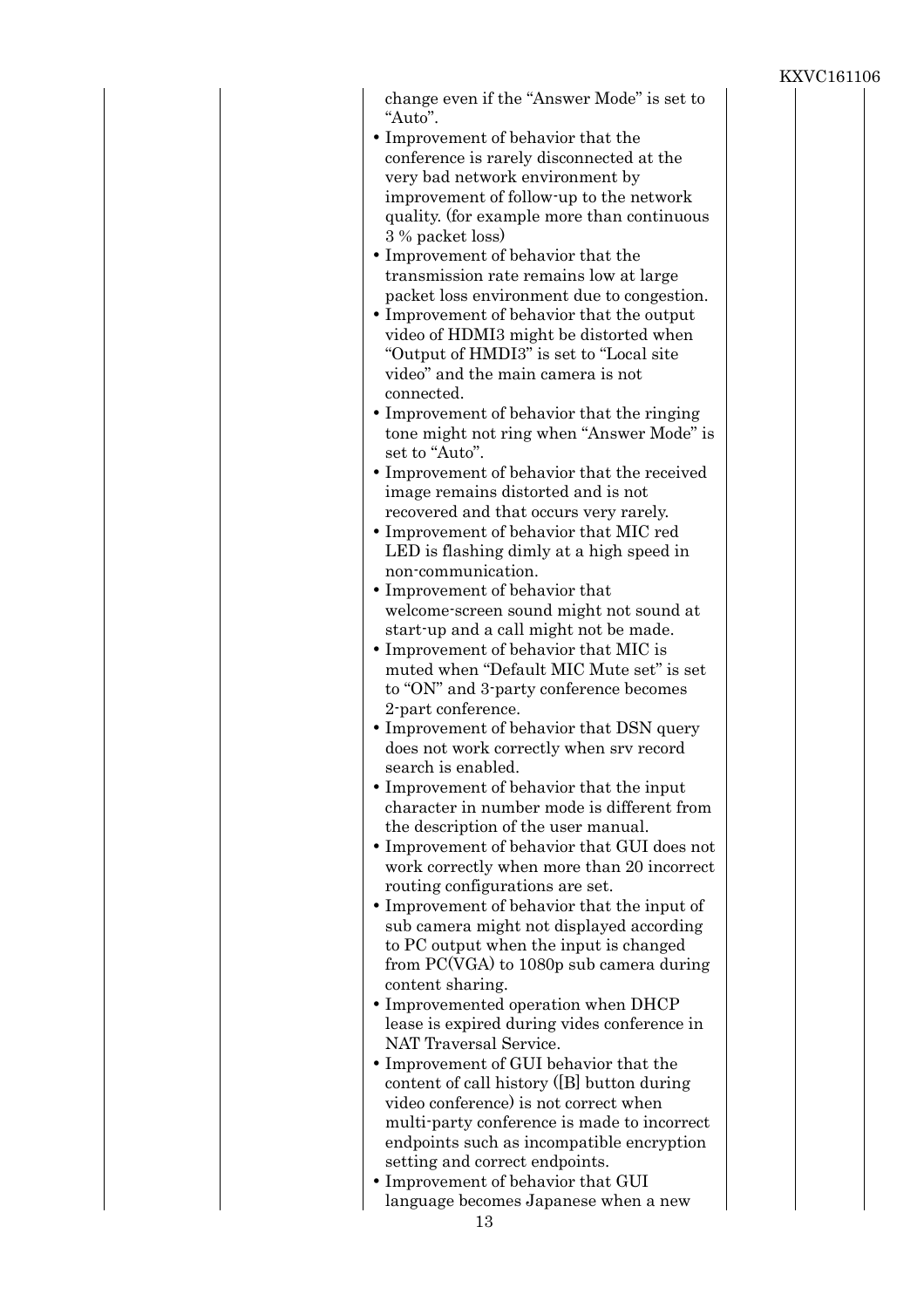| local site setting is generated by "Add New"<br>at "select local site" menu.<br>• Improvement of behavior that noise is<br>superimposed on the voice when HDVC is<br>connected to OKI Visual Nexus using G.711<br>A-low codec.<br>• Improvement of behavior that the system<br>error occurs on connecting to the<br>H263_4CIF conference room of the old<br>version of OKI Visual Nexus. Since its<br>conference room is not supported by HDVC,<br>it is to be successfully disconnected.<br>• Improvement of behavior that dual stream<br>cannot be made after connection with SIP<br>in the conference room of the old version of<br>CISCO Codian.<br>• Improvement of behavior that HDVC<br>recognizes that the H.263 stream from<br>Mediapoint IP2 is abnormal and<br>disconnects it.<br>• Improvement of behavior that the<br>conference is disconnected when HDVC<br>receives invalid H.263 stream without a<br>marker bit.<br>• Improvement of behavior that the camera<br>control cannot be done by SONY XG series<br>when HDVC connects to it in H.323<br>encryption.<br>• Improvement of behavior that the screen<br>flickers only immediately after the start of<br>content sharing by the main site at<br>multi-party conference that SONY XG<br>series participates in.<br>• Improvement of behavior that the screen<br>flickers at the start of content sharing by<br>HDX series during the multi-party<br>conference that Polycom HDX series,<br>SONY XG series and Lifesize Express are<br>participate in. |  |
|----------------------------------------------------------------------------------------------------------------------------------------------------------------------------------------------------------------------------------------------------------------------------------------------------------------------------------------------------------------------------------------------------------------------------------------------------------------------------------------------------------------------------------------------------------------------------------------------------------------------------------------------------------------------------------------------------------------------------------------------------------------------------------------------------------------------------------------------------------------------------------------------------------------------------------------------------------------------------------------------------------------------------------------------------------------------------------------------------------------------------------------------------------------------------------------------------------------------------------------------------------------------------------------------------------------------------------------------------------------------------------------------------------------------------------------------------------------------------------------------------------------------------|--|
|                                                                                                                                                                                                                                                                                                                                                                                                                                                                                                                                                                                                                                                                                                                                                                                                                                                                                                                                                                                                                                                                                                                                                                                                                                                                                                                                                                                                                                                                                                                            |  |
|                                                                                                                                                                                                                                                                                                                                                                                                                                                                                                                                                                                                                                                                                                                                                                                                                                                                                                                                                                                                                                                                                                                                                                                                                                                                                                                                                                                                                                                                                                                            |  |
| • Improvement of behavior that the content<br>is not displayed at SONY XG series when<br>during content sharing it participates in<br>multi-party conference that Polycom HDX                                                                                                                                                                                                                                                                                                                                                                                                                                                                                                                                                                                                                                                                                                                                                                                                                                                                                                                                                                                                                                                                                                                                                                                                                                                                                                                                              |  |
| series participate in.<br>• Improvement of behavior that the content<br>might not be displayed at CISCO C series                                                                                                                                                                                                                                                                                                                                                                                                                                                                                                                                                                                                                                                                                                                                                                                                                                                                                                                                                                                                                                                                                                                                                                                                                                                                                                                                                                                                           |  |
| and HDVC when during content sharing<br>CISCO C series participates in multi-party<br>conference that SONY XG series                                                                                                                                                                                                                                                                                                                                                                                                                                                                                                                                                                                                                                                                                                                                                                                                                                                                                                                                                                                                                                                                                                                                                                                                                                                                                                                                                                                                       |  |
| participates in.<br>• Improvement of behavior that content<br>sharing by HDX series cannot be made<br>during more than 9-party conference that<br>Polycom HDX series, Polycom VSX series<br>and H263_QCIF non-compliant endpoints<br>such as HUAWEI TE30 or Aver EVC900<br>participate in.                                                                                                                                                                                                                                                                                                                                                                                                                                                                                                                                                                                                                                                                                                                                                                                                                                                                                                                                                                                                                                                                                                                                                                                                                                 |  |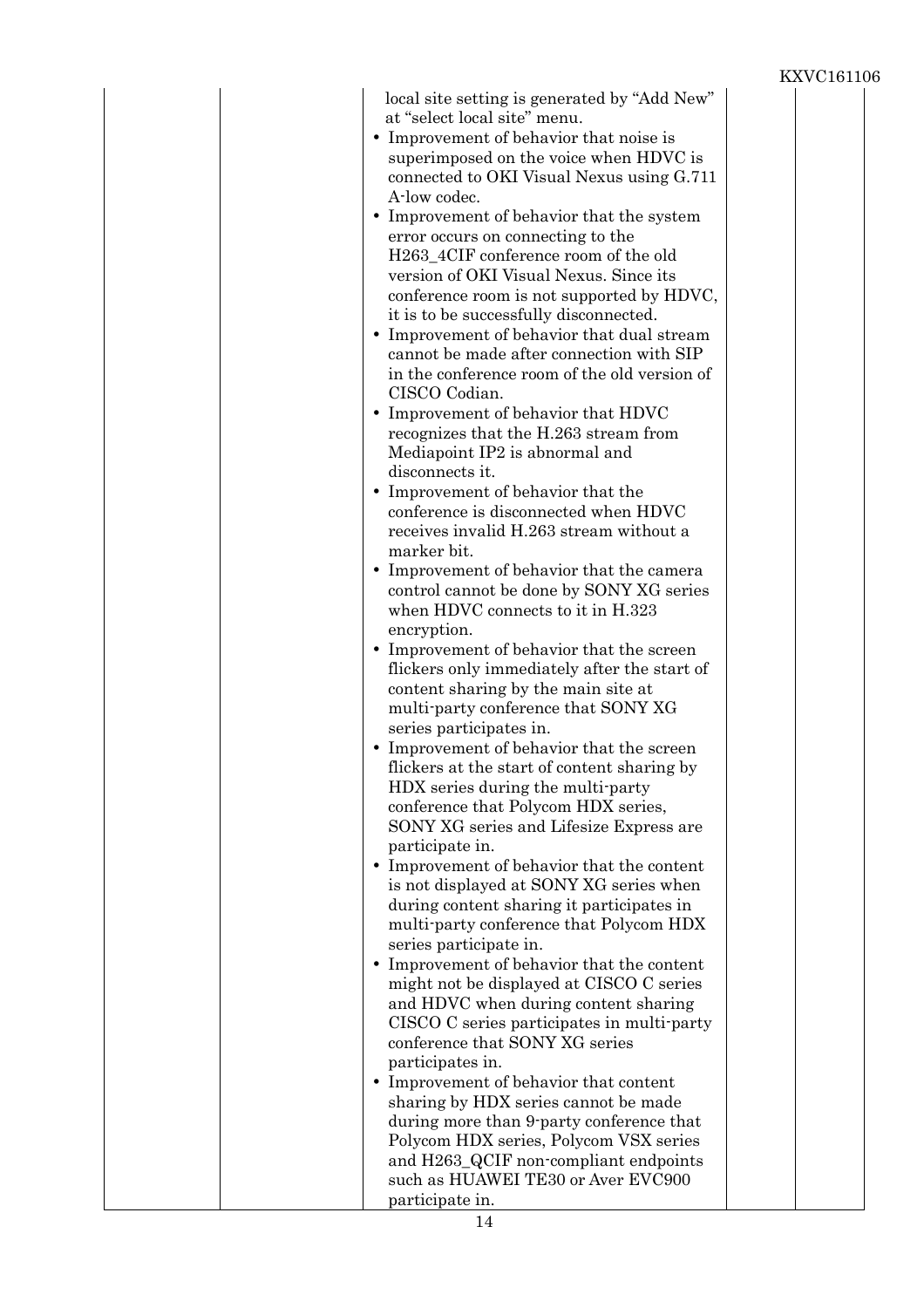#### Release information of Ver4.15

#### Yes: Supported, No: Unsupported (unavailable)

| Item                        | Function                                                            | Remarks                                                                                                                                             |        | Object Model  |  |
|-----------------------------|---------------------------------------------------------------------|-----------------------------------------------------------------------------------------------------------------------------------------------------|--------|---------------|--|
|                             |                                                                     |                                                                                                                                                     | VC1600 | <b>VC1300</b> |  |
| Improvement<br>of Functions | GUI language                                                        | German, French, Italian and Dutch are<br>supported as GUI language. (only Global<br>model)<br>Ver4.20 will support for JP model and CH<br>model.    | Yes    | Yes           |  |
|                             | Routing<br>Settings<br>expansion<br>for<br>LAN <sub>2</sub>         | The number of the routing settings of LAN2<br>is extended from 10 to 50.                                                                            | Yes    | No            |  |
|                             | Receiving<br>sensitivity<br>improvement<br>of the remote<br>control | The receiving sensitivity is improved by<br>changing receiving treatment of the remote<br>control.                                                  | Yes    | Yes           |  |
|                             | <b>HDMI</b><br>Equipment<br>connectivity<br>improvement             | The connect ability of the HDMI equipment is<br>improved by changing the detection process,<br>when a HDMI device generates non-standard<br>signal. | Yes    | Yes           |  |
|                             | Screen<br>the<br>at<br>start/stop<br>of<br>content<br>sharing       | The phenomenon that screen might flicker at<br>the start or the end of displaying computer's<br>screen and the sub video camera's images<br>fixed.  | Yes    | Yes           |  |
|                             | Connectibility<br>improvement<br>with<br>VC300/600                  | Connectivity is enhanced in case connecting<br>with KX-VC300/VC600 which are installed<br>under NAT router and they are set up Static<br>NAT.       | Yes    | Yes           |  |
|                             | System<br>Initialization                                            | The internal process for initializing<br>the<br>system is changed.                                                                                  | Yes    | Yes           |  |